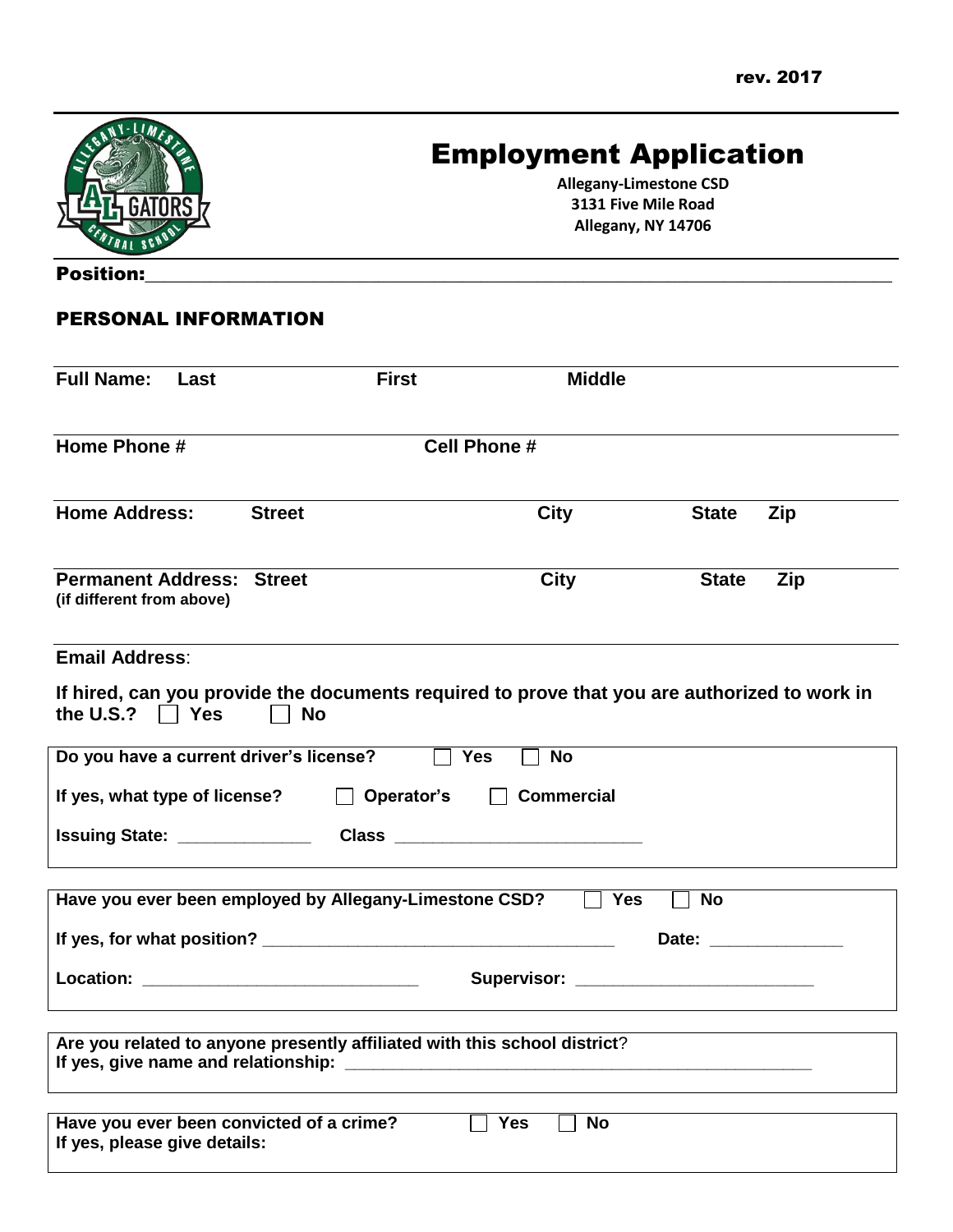| <b>EDUCATIONAL BACKGROUND</b>         |                          |                       |
|---------------------------------------|--------------------------|-----------------------|
| <b>High School/University/College</b> | <b>Degree or Diploma</b> | <b>Field or Major</b> |
|                                       |                          |                       |
|                                       |                          |                       |
|                                       |                          |                       |
|                                       |                          |                       |
| # of Graduate School Credits:         |                          |                       |

| <b>MILITARY</b>                                                                          |    |
|------------------------------------------------------------------------------------------|----|
| Are you a veteran? $\Box$ Yes<br>IINo                                                    |    |
| Were you ever given a dishonorable discharge? $\Box$ Yes<br>If yes, please give details: | No |

| <b>Certificate Title</b>                                                                                            | <b>Issue</b><br><b>Date</b> | <b>Effective</b><br><b>Date</b> | <b>Expiration</b><br><b>Date</b> | <b>Subject Area</b>                                                                    |
|---------------------------------------------------------------------------------------------------------------------|-----------------------------|---------------------------------|----------------------------------|----------------------------------------------------------------------------------------|
|                                                                                                                     |                             |                                 |                                  |                                                                                        |
|                                                                                                                     |                             |                                 |                                  |                                                                                        |
|                                                                                                                     |                             |                                 |                                  |                                                                                        |
|                                                                                                                     |                             |                                 |                                  |                                                                                        |
|                                                                                                                     |                             |                                 |                                  | Did you receive an APPR rating during the previous school year? If so, please attach a |
| copy with application.<br>Yes________  No_______<br>Did you ever acquire tenure in a New York State District?   Yes |                             |                                 |                                  | $\Box$ No                                                                              |
|                                                                                                                     |                             |                                 |                                  |                                                                                        |
|                                                                                                                     |                             |                                 |                                  |                                                                                        |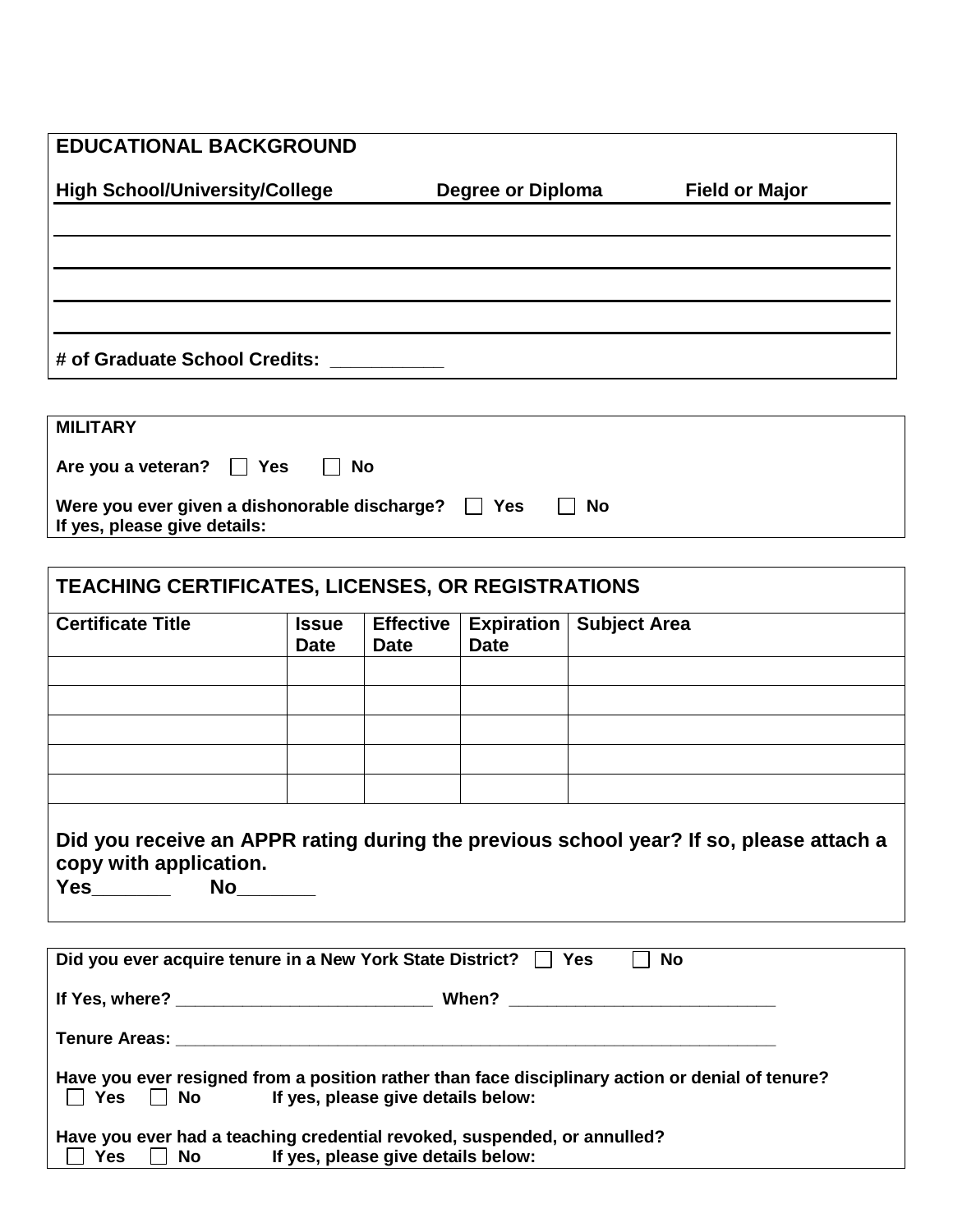## **WORK EXPERIENCE (This section MUST be completed. DO NOT indicate "See Resume")**

**COMMENTS:** include explanation of any gaps in employment: